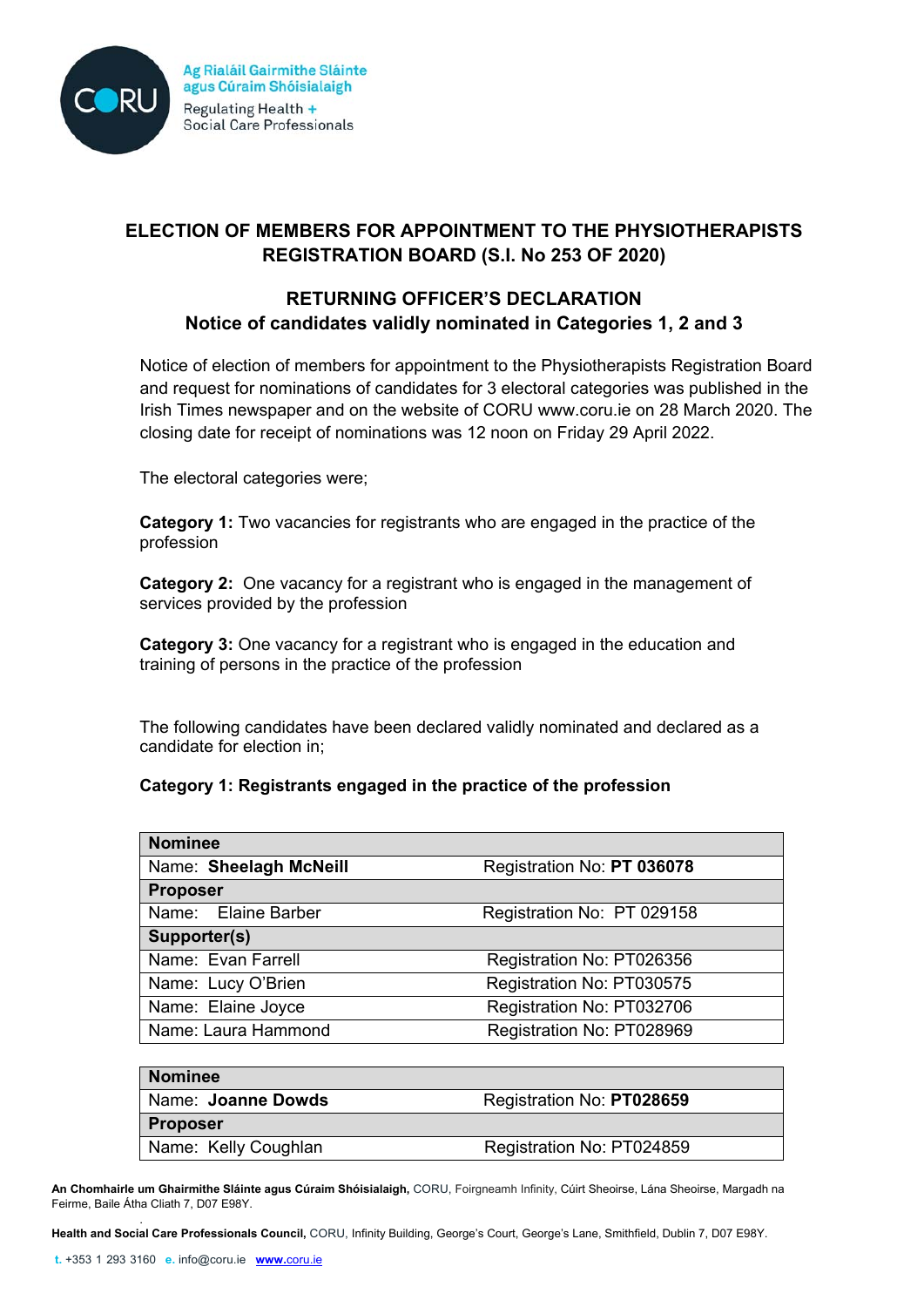

| Ag Rialáil Gairmithe Sláinte     |  |
|----------------------------------|--|
| agus Cúraim Shóisialaigh         |  |
| Regulating Health $+$            |  |
| <b>Social Care Professionals</b> |  |

| Supporter(s)         |                           |
|----------------------|---------------------------|
| Name: Ruth McMenamin | Registration No: PT027900 |
| Name: Niamh McCarthy | Registration No: PT038560 |
| Name: Eimear Whooley | Registration No: PT050603 |
| Name: Katie Treacy   | Registration No: PT042484 |

| <b>Nominee</b>              |                           |
|-----------------------------|---------------------------|
| Name: Jorge Castejon Espana | Registration No: PT047157 |
| <b>Proposer</b>             |                           |
| Name: Patrick Mulligan      | Registration No: PT036572 |
| Supporter(s)                |                           |
| Name: Ciara Neville         | Registration No: PT040433 |
| Name: Fiona Courtney        | Registration No: PT033354 |
| Name: Marc Kane             | Registration No: PT053002 |
| Name: Aoife McCarthy        | Registration No: PT035309 |

The Returning Officer formally declares that as the number of candidates (three) is in excess of the number of vacancies (two), that a poll shall be held in respect of electoral Category 1.

*We the undersigned, being the Returning Officer, an official scrutineer and a substitute scrutineer, agree the above listed nomination is eligible for election under the named category and that a ballot for Category 1 is required as the number of candidates (three) is in excess of the number of vacancies (two).* 

1. Edwin Maguire **2 July 19 May 2022** 

2. CIARA LYNCH  $\sqrt{a}ra \sqrt{b}$  09 May 2022

Smy Hannelen

09 May 2022

Returning Officer Date

\_\_\_\_\_\_\_\_\_\_\_\_\_\_\_\_ \_\_\_\_\_\_\_\_\_\_\_\_\_\_

**An Chomhairle um Ghairmithe Sláinte agus Cúraim Shóisialaigh,** CORU, Foirgneamh Infinity, Cúirt Sheoirse, Lána Sheoirse, Margadh na Feirme, Baile Átha Cliath 7, D07 E98Y.

. **Health and Social Care Professionals Council,** CORU, Infinity Building, George's Court, George's Lane, Smithfield, Dublin 7, D07 E98Y.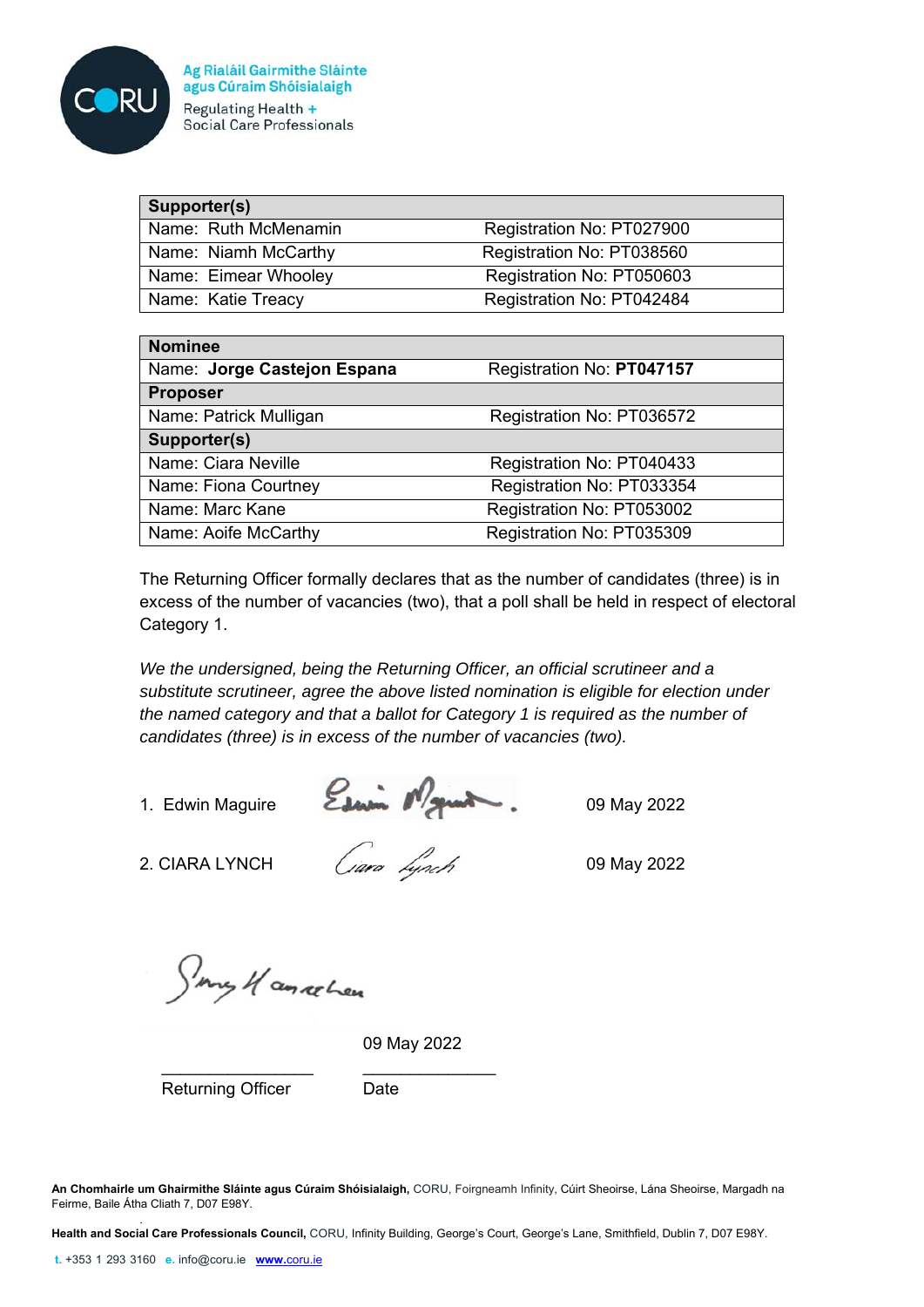

# Category 2: Registrant engaged in the management of services provided by the profession

The following candidates have been declared validly nominated and declared as a candidate for election in Category 2: Registrant engaged in the management of services provided by the profession

| <b>Nominee</b>       |                           |
|----------------------|---------------------------|
| Name: Orla Fahy      | Registration No: PT029173 |
| Proposer             |                           |
| Name: Damian Rice    | Registration No: PT027134 |
| Supporter(s)         |                           |
| Name: Sinead Gavin   | Registration No: PT027256 |
| Name: Anne Ging      | Registration No: PT031070 |
| Name: Pauline Kirwan | Registration No: PT027345 |
| Name: Aine O'Brien   | Registration No: PT033776 |

| NOTHRE                |                           |
|-----------------------|---------------------------|
| Name: Roisin O'Hanlon | Registration No: PT027860 |
| <b>Proposer</b>       |                           |
| Name: Tommy Kerr      | Registration No: PT022551 |
| Supporter(s)          |                           |
| Name: Elaine Dobell   | Registration No: PT033950 |
| Name: Elaine Barker   | Registration No: PT029158 |
| Name: Emma McGrane    | Registration No: PT027545 |
| Name: Damian Rice     | Registration No: PT027134 |
|                       |                           |

An Chomhairle um Ghairmithe Sláinte agus Cúraim Shóisialaigh, CORU, Foirgneamh Infinity, Cúirt Sheoirse, Lána Sheoirse, Margadh na Feirme, Baile Átha Cliath 7, D07 E98Y.

Health and Social Care Professionals Council, CORU, Infinity Building, George's Court, George's Lane, Smithfield, Dublin 7, D07 E98Y.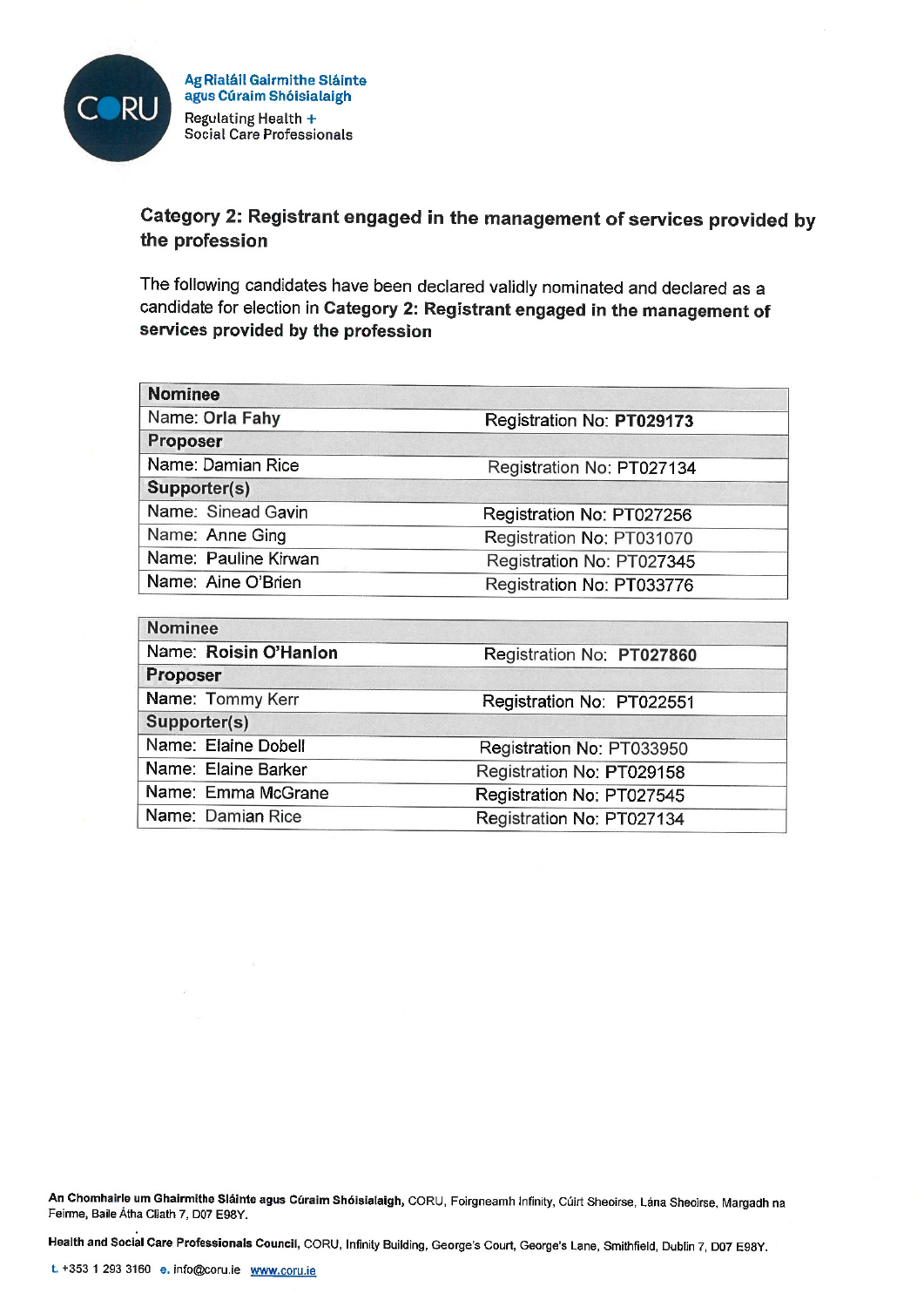

The Returning Officer formally declares that as the number of candidates (two) is in excess of the number of vacancies (one), that a poll shall be held in respect of electoral Category  $2.$ 

We the undersigned, being the Returning Officer, an official scrutineer and a substitute scrutineer, agree the above listed nomination is eligible for election under the named category and that a ballot for Category 2 is required as the number of candidates (two) is in excess of the number of vacancies (one).

Print name

Signed

 $\frac{-M_{My} - 22}{\sqrt{5/22}}$ 

 $22$ 

Date

An Chomhairle um Ghairmithe Sláinte agus Cúraim Shóisialaigh, CORU, Foirgneamh Infinity, Cúirt Sheoirse, Lána Sheoirse, Margadh na Feirme, Baile Átha Cliath 7, D07 E98Y.

Health and Social Care Professionals Council, CORU, Infinity Building, George's Court, George's Lane, Smithfield, Dublin 7, D07 E98Y.